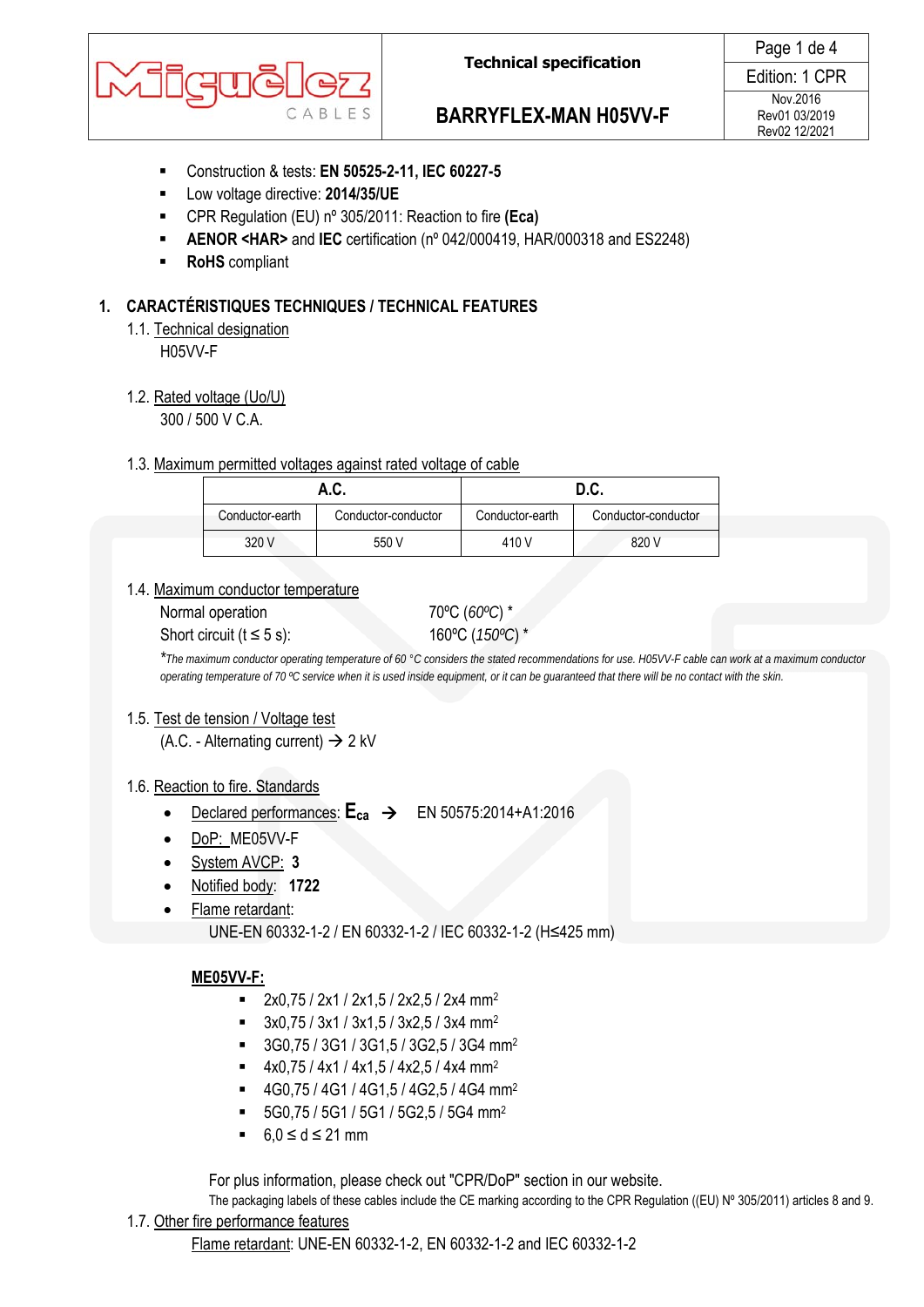

## **2. CABLE DESCRIPTION**

### 2.1. Construction

Based on the Spanish/European/International standards UNE-EN 50525-2-11 / EN 50525-2-11 / IEC 60227-5. Multicore cables: From 2 to 5 cores. S= From 0,75 to 4 mm2.

• Conductor

Flexible, annealed, plain copper conductor, class 5 acc. to standards UNE-EN 60228 / EN 60228 / IEC 60228. Suitable for mobile service.

Insulation

Polyvinyl chloride insulation (PVC) type TI 2 acc. to European Standard EN 50363-3.

- Identification of cores acc. to HD 308 S2.
- The cores are twisted together helically.
- Oversheath

Polyvinyl chloride oversheath (PVC) type TM 2 acc. to the European Standard EN 50363-4-1. Colour: White, black or gray

2.2. Design NOTE: Oversheath colour: White, black or gray. 2.3. Marking AENOR < HAR > MIGUELEZ BARRYFLEX-MAN H05VV-F NXS mm2 E-022-01-88034 Made in Spain clase Eca EN 50575 AENOR < HAR > MIGUELEZ BARRYFLEX-MAN H05VV-F NGS mm2 E-022-01-88034 Made in Spain clase Eca EN 50575 N: Number of cores. X: Without a green/yellow core. G: With a green/yellow core. S: Cross-sectional area of the conductor (mm<sup>2</sup>). *Copper conductor (class 5)* Overs*heath Insulation* 

The packaging labels of these cables include the CE marking according to the CPR Regulation ((UE) N° 305/2011) articles 8 and 9.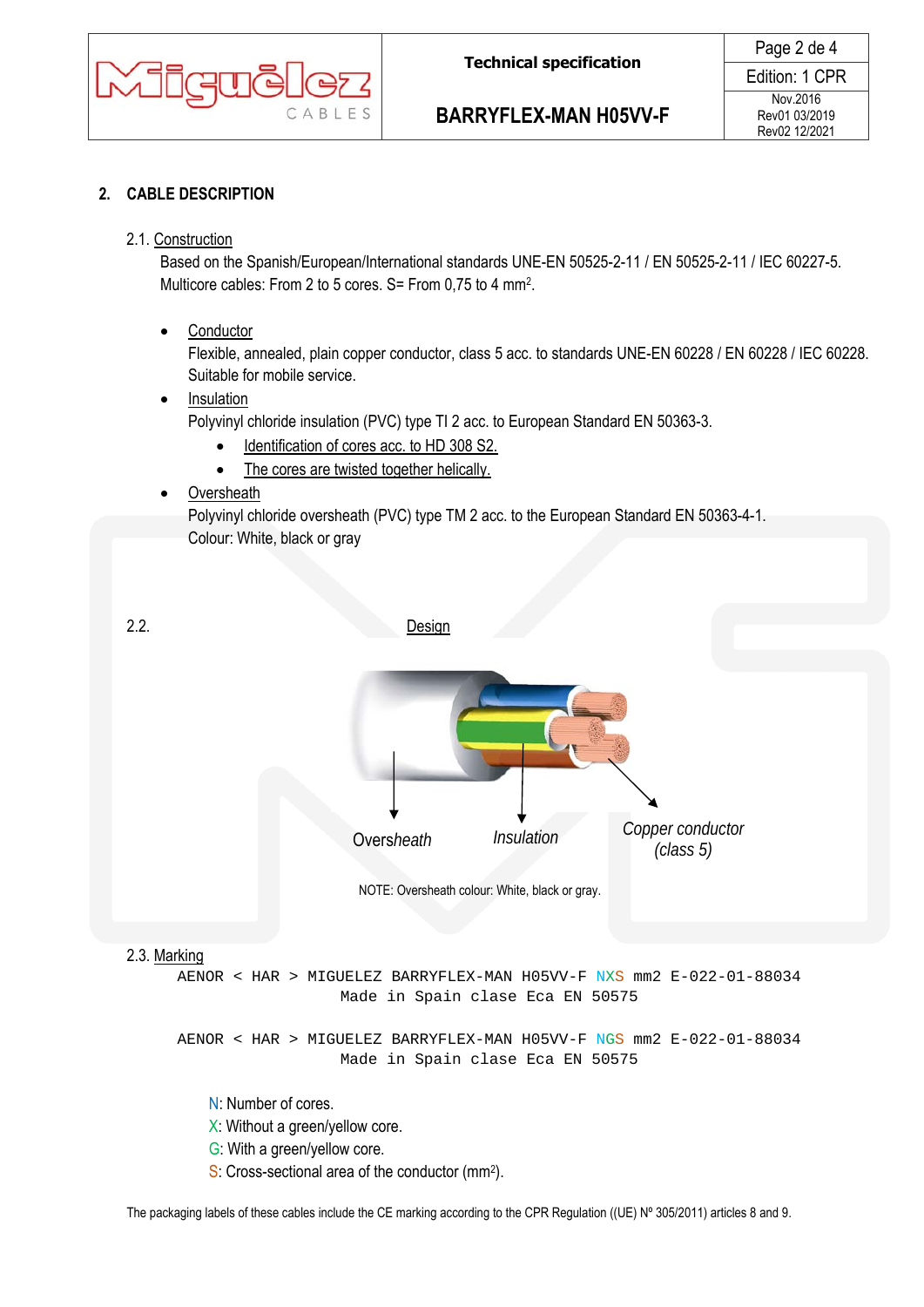

# **BARRYFLEX-MAN H05VV-F**

### **3. APPLICATIONS**

### 3.1. Type of installation

Mobile & Fixed installation.

#### 3.2. User 's guide

In domestic premises and offices, for ordinary duty applications and household appliances, including in damp premises (e.g., vacuum cleaners, washing machines, spin dryers and refrigerators).

These cables are also appropriate for cooking and heating apparatus, provided that the cable does not come into direct contact with the hot parts of the apparatus or with any other heat source.

### 3.3. Suitable methods of installation

Ordinary and normal service. Harmonized flexible cables for indoor use, ideal for domestic appliances such as washing machines, tumble dryers etc. They can be used when risks of mechanical injuries and efforts are weak. This situation can be found in the use of machines of small and medium dimensions in domestic commercial equipment and light industry.

### 3.4. Conditions of use (EN 50565-1 & 2):

Mobile service - Duty: Ordinary.

Frequent flexing.

AD2. Suitable for use in presence of water. Probability of drops falling vertically

AF3. Suitable in presence of corrosive or polluting substances. Submitted intermittently or accidentally corrosive or polluting substances.

AG1. Mechanical resistance to impacts – Low

AN1. Intermittent and temporary periods of short duration. Use outdoors for temporary periods of short duration. For example, for connection of appliances such as lawn mowers.

- Maximum cable surface temperature: + 50 ºC
- Maximum storage temperature: + 40 ºC
- Minimum installation and handling temperature: + 5 °C

| Minimum bending radii (mm):<br>$\bullet$                                            | Ambient temperature: 20 ± 10 °C         |                                              |                                              |                                     |  |
|-------------------------------------------------------------------------------------|-----------------------------------------|----------------------------------------------|----------------------------------------------|-------------------------------------|--|
|                                                                                     | Cable<br>diameter<br>(mm)<br>$D \leq 8$ | Cable<br>diameter<br>(mm)<br>$8 < D \leq 12$ | Cable<br>diameter<br>(mm)<br>$12 < D \le 20$ | Cable<br>diameter<br>(mm)<br>D > 20 |  |
| Fixed installation                                                                  | $3 \times D$                            | $3 \times D$                                 | 4 x D                                        | $4 \times D$                        |  |
| Free movement                                                                       | $5 \times D$                            | 5xD                                          | 6 x D                                        | $6 \times D$                        |  |
| At inlet of portable appliance or mobile equipment (a)                              | $5 \times D$                            | $5 \times D$                                 | 6xD                                          | $6 \times D$                        |  |
| Repeated reeling                                                                    | $7 \times D$                            | $7 \times D$                                 | $8 \times D$                                 | $8 \times D$                        |  |
| $D =$ the overall diameter of round cables.<br>(a) No mechanical load on the cable. |                                         |                                              |                                              |                                     |  |

- Tension (tensile stress): The tension applied to a cable shall not exceed the following values of tensile stress per conductor, subject to a total maximum tensile force of 1 000 N:
	- o 15 N/mm2 under static tensile stress

In circumstances where a stress exceeding these values would result, a separate stress-bearing member or device shall be used. The method of attaching such a member or device to the cable shall be such that the cable is not damaged.